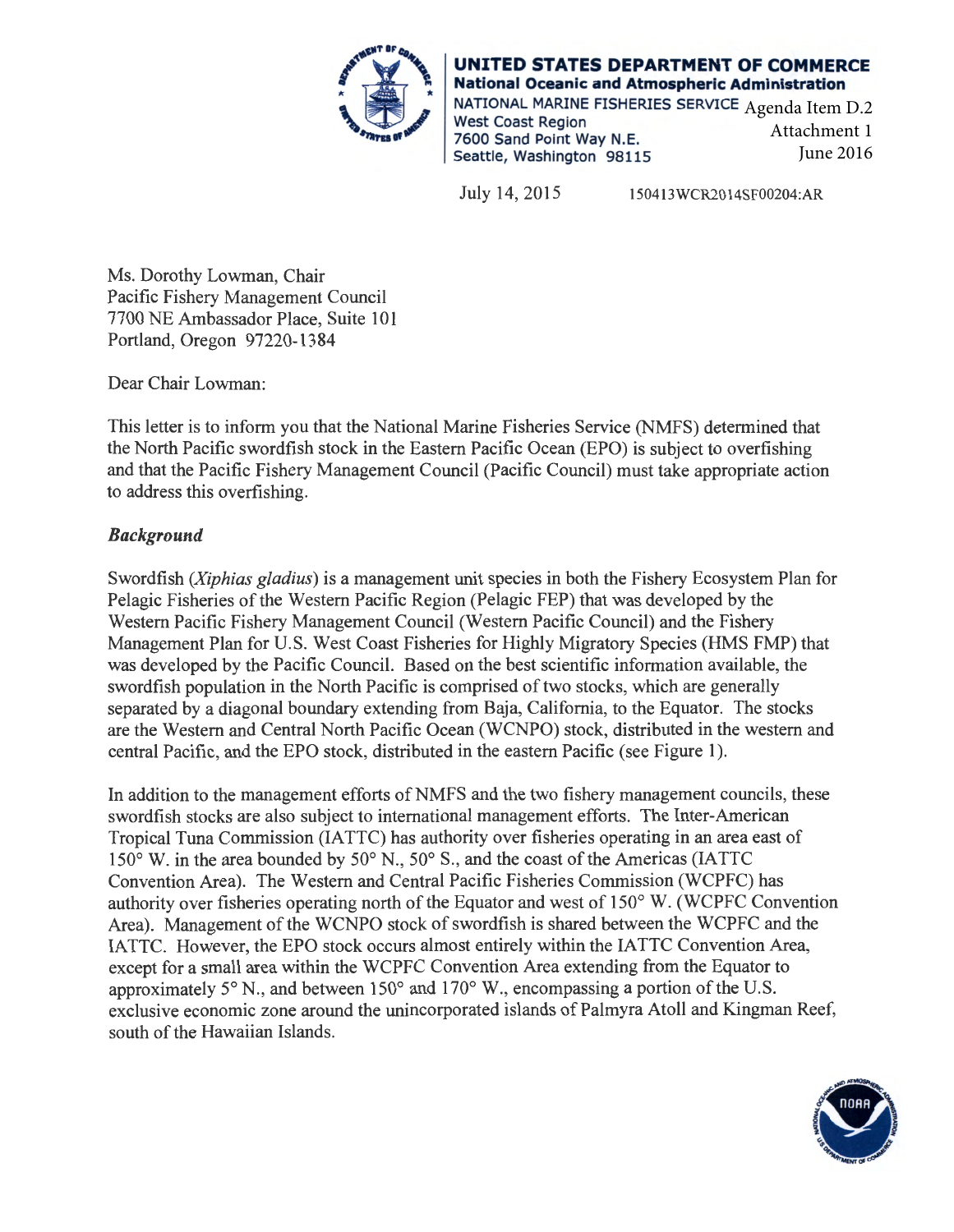

**Figure 1.** Stock structure for swordfish *(Xiphias gladius)* in the North Pacific, indicating the Western and Central Pacific Ocean and the Eastern Pacific Ocean stocks. Source: ISC, 2014<sup>1</sup>.

## *Basis for Stock Status Determinations*

Based on scientific consensus that a two-stock scenario is likely, the International Scientific Committee for Tuna and Tuna-like Species in the North Pacific Ocean (ISC) completed a stock assessment in 2014 using data through 2012 for the separate WCNPO and EPO swordfish stocks. This assessment used a generalized Bayesian Surplus Production model with a very similar structure to the previous 2010 assessment. NMFS considers the 2014 assessment to be the best scientific information available for judging the status of North Pacific swordfish and for managing fisheries that catch North Pacific swordfish.

The Pelagic FEP and the HMS FMP include criteria for overfishing and overfished status determinations. Under both plans, overfishing occurs when the fishing mortality rate (F) for one or more years is greater than the maximum fishing mortality threshold (MFMT), which is the fishing mortality rate that produces MSY ( $F_{MSY}$ ). Thus, if the  $F/F_{MSY}$  ratio is greater than 1.0,

2

<sup>&</sup>lt;sup>1</sup> ISC. 2014. North Pacific Swordfish (Xiphiaus gladius) Stock Assessment in 2014. Report of the Billfish Working Group. July 16-22, 2014. Taipei, Chinese-Taipei.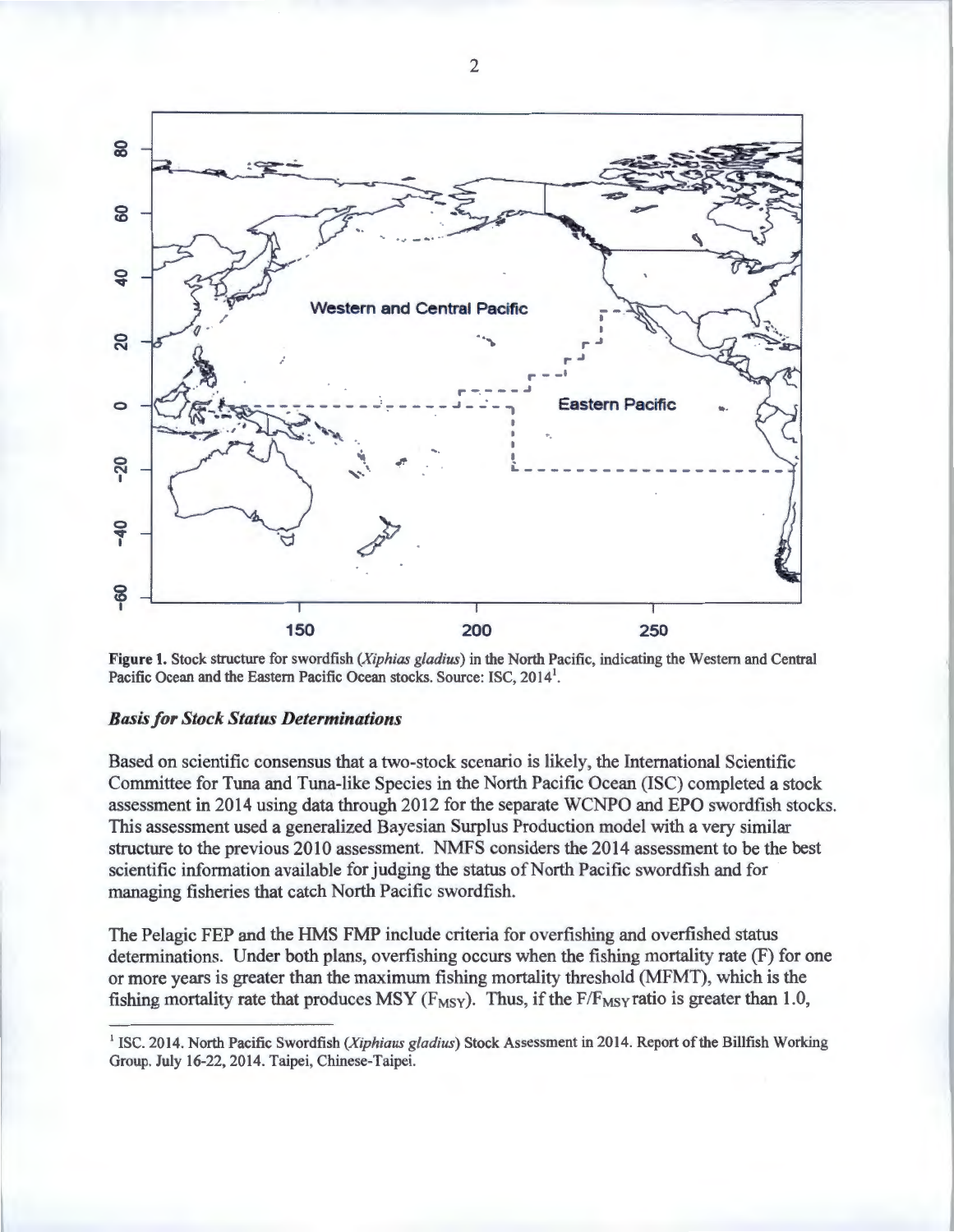then overfishing is occurring. Under both plans, a stock is considered overfished when its biomass (B) has declined below the minimum stock size threshold (MSST), the level necessary to produce MSY on a continuing basis ( $B_{MSY}$ ). The  $B_{MST} = (1-M)^*B_{MSY}$ , where M is the natural mortality rate of the stock. Based on an updated natural mortality rate for Pacific swordfish of 0.35 provided in the 2014 stock assessment,  $B_{MST} = 0.65*B_{MSY}$ . Thus, if the  $B/B_{MSY}$  ratio falls below 0.65, then the stock is overfished. At present, the WCPFC and the IATTC have not formally adopted overfishing and overfished limit reference points for North Pacific swordfish.

The results of the 2014 assessment support the conclusions that the WCNPO stock is not subject to overfishing, but that the EPO stock is subject to overfishing. The results indicate that the WCNPO stock is not subject to overfishing because  $F_{2012}/F_{MSY} = 0.58$ , and it is not overfished because  $B_{2012}/B_{MSY}$  =1.20. Numerical estimates and year of fishing mortality, biomass, and reference points for the WCNPO stock are as follows:  $F_{2012}=0.14$ ,  $F_{MSY}=0.25$ ;  $B_{2012}=72,500$ metric tons (mt),  $B_{MSY} = 60,720$  mt, and  $B_{M SST} = 39,468$  mt (see Table 1). Similarly, the assessment results indicate that the EPO stock is not overfished because  $B_{2012}/B_{MSY} = 1.87$ . However, the EPO stock is subject to overfishing because  $F_{2012}/F_{MSY} = 1.11$ . Numerical estimates and year of fishing mortality, biomass, and reference points for the EPO stock are as follows:  $F_{2012}$ =0.19,  $F_{MSY}$ =0.18;  $B_{2012}$ =58,590 mt,  $B_{MSY}$ =31,200 mt, and  $B_{MSST}$  =20,280 mt.

Table 1. Summary of estimates and year of fishing mortality, biomass, and reference points for the WCNPO and EPO stock of North Pacific swordfish.

|              | <b>r</b> 2012 | l' MSY | $F_{2012}/F_{MSY}$ | $B_{2012}$ | $B_{MSY}$ | $B_{2012}/B_{MSY}$ | <b>BMSST</b> |
|--------------|---------------|--------|--------------------|------------|-----------|--------------------|--------------|
| <b>WCNPO</b> |               | ∪.∠J   | 0.58               | 72,500 mt  | 60,720 mt | .20                | 39,468 mt    |
| <b>EPO</b>   | ∩ 1 Q         | 1 O    | 1 . 1 1            | 58,590 mt  | 31,200 mt | $\circ$            | 20,280 mt    |

## *Recent Catches*

The majority of catch of the EPO stock of swordfish has been harvested by longline fishing vessels from Japan, Spain, China, Korea, and Taiwan, which together accounted for over 9,200 mt of the total 9,910 mt harvest in the EPO in 2012. The remaining catch was harvested by Belize, Mexico, Chile, French Polynesia, Peru, Vanuatu, and the United States. Based on Federal logbook records, 4 mt of EPO swordfish were caught by U.S. fishing vessels in 2012; specifically, by Hawaii longline vessels.

## *Council Obligations*

Section 304(i) of the Magnuson-Stevens Fishery Conservation and Management Act (MSA) applies in this circumstance because the overfishing of North Pacific swordfish in the EPO is due largely to excessive international fishing pressure and because the IA TTC and WCPFC do not have measures in place to end overfishing. Therefore, consistent with MSA 304(i), the Pacific Council is required within one year to develop and submit recommendations to the Secretary of State for domestic regulations to address the relative impact of fishing vessels of the United States on the EPO stock and to develop and submit recommendations to the Secretary of State and to Congress for international actions that will end overfishing on the EPO stock. As